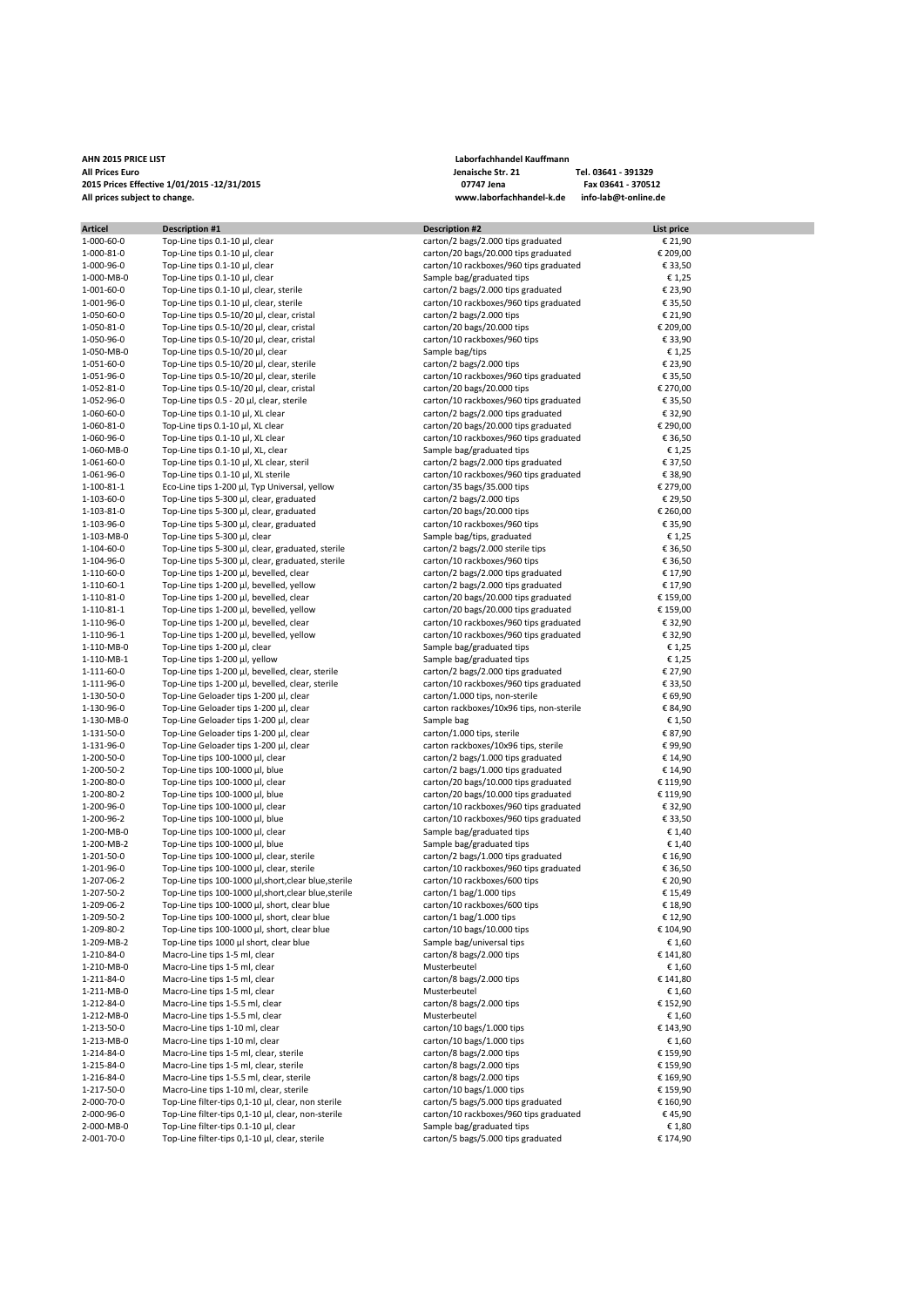| 2-001-96-0 | Top-Line filter-tips 0,1-10 µl, clear, sterile     | carton/10 rackboxes/960 tips graduated           | €49,90   |
|------------|----------------------------------------------------|--------------------------------------------------|----------|
| 2-050-70-0 | Top-Line filter-tips 0,5-10 µl, clear, non sterile | carton/5 bags/5.000 tips cristal                 | € 160,90 |
| 2-050-96-0 | Top-Line filter-tips 0,5-10 µl, clear, non-sterile | carton/10 rackboxes/960 tips cristal             | €45,90   |
| 2-050-MB-0 | Top-Line filter-tips 0.5-10/20 µl, clear           | Sample bag/tips                                  | €1,80    |
| 2-051-70-0 | Top-Line filter-tips 0,5-10 µl, clear, sterile     | carton/5 bags/5.000 tips cristal                 | € 174,90 |
| 2-051-96-0 | Top-Line filter-tips 0,5-10/20µl, clear, sterile   | carton/10 rackboxes/960 tips cristal             | €49,90   |
|            | Top-Line filter-tips 0,5-10 µl, clear, sterile     |                                                  | €49,90   |
| 2-052-96-0 |                                                    | carton/10 rackboxes/960 tips cristal             |          |
| 2-053-70-0 | Top-Line filter-tips 0,5-20 µl, clear, sterile     | carton/5 bags/5.000 tips cristal                 | € 174,90 |
| 2-060-70-0 | Top-Line filter-tips 0,1-10 µl XL, clear           | carton/5 bags/5000 tips graduated                | € 182,90 |
| 2-060-96-0 | Top-Line filter-tips 0,1-10 µl XL, clear           | carton/10 rackboxes/960 tips graduated           | €47,90   |
| 2-060-MB-0 | Top-Line filter-tips 0.1-10 µl, XL, clear          | Sample bag/graduated tips                        | €1,80    |
| 2-061-70-0 | Top-Line filter-tips 0,1-10 µl XL, clear, sterile  | carton/5 bags/5000 tips graduated                | € 192,90 |
| 2-061-96-0 | Top-Line filter-tips 0,1-10 µl XL, clear, sterile  | carton/10 rackboxes/960 tips graduated           | €49,90   |
| 2-111-70-0 | Top-Line filter-tips 1-50 µl, clear, sterile       | carton/5 bags/5.000 tips graduated, bevelled     | € 174,90 |
| 2-111-96-0 | Top-Line filter-tips 1-50 µl, clear, sterile       | carton/10 rackboxes/960 tips graduated, bevelled | €49,90   |
| 2-112-70-0 | Top-Line filter-tips 1-100 µl, clear, sterile      | carton/5 bags/5.000 tips graduated, bevelled     | € 174,90 |
| 2-112-96-0 | Top-Line filter-tips 1-100 µl, clear, sterile      | carton/10 rackboxes/960 tips graduated, bevelled | €49,90   |
| 2-113-70-0 | Top-Line filter-tips 1-200 µl, clear, sterile      | carton/5 bags/ 5.000 tips graduated, bevelled    | € 174,90 |
|            |                                                    |                                                  |          |
| 2-113-96-0 | Top-Line filter-tips 1-200 µl, clear, sterile      | carton/10 rackboxes/960 tips graduated, bevelled | €49,90   |
| 2-114-70-0 | Top-Line filter-tips 1-20 µl, clear, sterile       | carton/5 bags/ 5.000 tips graduated, bevelled    | € 174,90 |
| 2-114-96-0 | Top-Line filter-tips 1-20 µl, clear, sterile       | carton/10 rackboxes/960 tips graduated, bevelled | €49,90   |
| 2-115-70-0 | Top-Line filter-tips 5-230 µl, clear, sterile      | carton/5 bags/5.000 tips graduated               | € 181,90 |
| 2-115-96-0 | Top-Line filter-tips 5-230 µl, clear, sterile      | carton/10 rackboxes/960 tips graduated           | €49,90   |
| 2-115-MB-0 | Top-Line filtertips 5-230 µl, clear                | Sample bag/graduated tips                        | €1,80    |
| 2-116-70-0 | Top-Line filter-tips 1-30 µl, clear, sterile       | carton/5 bags/5.000 tips graduated, bevelled     | € 174,90 |
| 2-116-96-0 | Top-Line filter-tips 1-30 µl, clear, sterile       | carton/10 rackboxes/960 tips graduated, bevelled | €49,90   |
| 2-121-70-0 | Top-Line filter-tips 1-50 µl, clear, non-sterile   | carton/5 bags/ 5.000 tips graduated, bevelled    | € 160,90 |
| 2-121-96-0 | Top-Line filter-tips 1-50 µl, clear, non-sterile   | carton/10 rackboxes/960 tips graduated, bevelled | €45,90   |
| 2-121-MB-0 | Top-Line filter-tips 1-50 µl, clear                | Sample bag/graduated tips                        | €1,80    |
|            |                                                    |                                                  |          |
| 2-122-70-0 | Top-Line filter-tips 1-100 µl, clear, non-sterile  | carton/5 bags/5.000 tips graduated, bevelled     | € 160,90 |
| 2-122-96-0 | Top-Line filter-tips 1-100 µl, clear, non-sterile  | carton/10 rackboxes/960 tips graduated, bevelled | €45,90   |
| 2-122-MB-0 | Top-Line filter-tips 1-100 µl, clear               | Sample bag/graduated tips                        | €1,80    |
| 2-123-70-0 | Top-Line filter-tips 1-200 µl, clear, non-sterile  | carton/5 bags/5.000 tips graduated, bevelled     | € 160,90 |
| 2-123-96-0 | Top-Line filter-tips 1-200 µl, clear, non-sterile  | carton/10 rackboxes/960 tips graduated, bevelled | €45,90   |
| 2-123-MB-0 | Top-Line filter-tips 1-200 μl, clear               | Sample bag/graduated tips                        | €1,80    |
| 2-124-70-0 | Top-Line filter-tips 1-20 µl, clear, non-sterile   | carton/5 bags/5.000 tips graduated, bevelled     | € 160,90 |
| 2-124-96-0 | Top-Line filter-tips 1-20 µl, clear, non-sterile   | carton/10 rackboxes/960 tips graduated, bevelled | €45,90   |
| 2-124-MB-0 | Top-Line filter-tips 1-20 µl, clear                | Sample bag/graduated tips                        | €1,80    |
| 2-125-70-0 | Top-Line filter-tips 5-230 µl, clear, non-sterile  | carton/5 bags/5.000 tips graduated               | € 177,90 |
|            |                                                    |                                                  |          |
| 2-125-96-0 | Top-Line filter-tips 5-230 µl, clear, non-sterile  | carton/10 rackboxes/960 tips graduated           | €46,90   |
| 2-125-MB-0 | Top-Line filter-tips 5-300 µl, clear               | Sample bag/tips, graduated                       | €1,80    |
| 2-126-70-0 | Top-Line filter-tips 1-30 µl, clear, non-sterile   | carton/5 bags/5.000 tips graduated, bevelled     | € 160,90 |
| 2-126-96-0 | Top-Line filter-tips 1-30 µl, clear, non-sterile   | carton/10 rackboxes/960 tips graduated, bevelled | €45,90   |
| 2-126-MB-0 | Top-Line filter-tips 1-30 µl, clear                | Sample bag/graduated tips                        | €1,80    |
| 2-130-96-0 | Top-Line Geloader Filtertips 30 µl, clear          | carton rackboxes/10x96 tips, non-sterile         | € 119,90 |
| 2-130-MB-0 | Top-Line Geloader filter-tips 30 µl, clear         | Sample bag                                       | €1,80    |
| 2-131-96-0 | Top-Line Geloader Filtertips 30 µl, clear          | carton rackboxes/10x96 tips, sterile             | € 129,90 |
| 2-132-96-0 | Top-Line Geloader Filtertips 100 µl, clear         | carton rackboxes/10x96 tips, non-sterile         | € 119,90 |
| 2-132-MB-0 | Top-Line Geloader filter-tips 100 µl, clear        | Sample bag                                       | €1,80    |
| 2-133-96-0 | Top-Line Geloader Filtertips 100 µl, clear         | carton rackboxes/10x96 tips, sterile             | € 129,90 |
| 2-201-70-0 | Top-Line filter-tips 100-1000 µl, clear, sterile   |                                                  | € 210,90 |
|            |                                                    | carton/10 bags/5.000 tips graduated              |          |
| 2-201-96-0 | Top-Line filter-tips 100-1000 µl, clear, sterile   | carton/10 rackboxes/960 tips graduated           | € 57,90  |
| 2-201-MB-0 | Top-Line filtertips 100-1000 µl, clear             | Sample bag/graduated tips                        | € 1,80   |
| 2-209-06-2 | Top-Line filter-tips 1000 µl, clear blue, sterile  | carton/10 rackboxes/600 tips short-design        | €49,90   |
| 2-209-70-2 | Top-Line filter-tips 1000 µl, clear blue, sterile  | carton/10 bags/5.000 tips short-design           | € 210,90 |
| 2-210-06-2 | Top-Line filter-tips 1000 µl, clear blue           | carton/10 rackboxes/600 tips short-design        | €45,90   |
| 2-210-70-2 | Top-Line filter-tips 1000 μl, clear blue           | carton/10 bags/5.000 tips short-design           | € 195,90 |
| 2-210-MB-2 | Top-Line filter-tips 1000 µl short, clear blue     | Sample bag/universal tips                        | € 1,80   |
| 2-211-70-0 | Top-Line filter-tips 1000 µl, clear, non-sterile   | carton/10 bags/5.000 tips graduated              | € 189,90 |
| 2-211-96-0 | Top-Line filter-tips 1000 µl, clear, non-sterile   | carton/10 rackboxes/960 tips graduated           | € 55,90  |
| 2-211-MB-0 | Top-Line filter-tips 100-1000 µl, clear            | Sample bag/graduated tips                        | € 1,80   |
|            | Top-Line PCR-tubes 0.2 ml, clear, flat cap         |                                                  | € 29,90  |
| 3-010-50-0 |                                                    | carton/1 bag/1.000 tubes                         |          |
| 3-010-50-1 | Top-Line PCR-tubes 0.2 ml, yellow, flat cap        | carton/1 bag/1.000 tubes                         | € 29,90  |
| 3-010-50-2 | Top-Line PCR-tubes 0.2 ml, blue, flat cap          | carton/1 bag/1.000 tubes                         | € 29,90  |
| 3-010-50-8 | Top-Line PCR-tubes 0.2 ml, magenta, flat cap       | carton/1 bag/1.000 tubes                         | € 29,90  |
| 3-010-80-0 | Top-Line PCR-tubes 0.2 ml, clear, flat cap         | carton/10 bags/10.000 tubes                      | € 279,00 |
| 3-010-80-1 | Top-Line PCR-tubes 0.2 ml, yellow, flat cap        | carton/10 bags/10.000 tubes                      | € 279,00 |
| 3-010-80-2 | Top-Line PCR-tubes 0.2 ml, blue, flat cap          | carton/10 bags/10.000 tubes                      | € 279,00 |
| 3-010-80-8 | Top-Line PCR-tubes 0.2 ml, magenta, flat cap       | carton/10 bags/10.000 tubes                      | € 279,00 |
| 3-010-MB-0 | Top-Line PCR-tubes 0.2 ml, clear, flat cap         | Sample bag/50 tubes                              | € 2,60   |
| 3-010-MB-1 | Top-Line PCR-tubes 0.2 ml, yellow, flat cap        | Sample bag/50 tubes                              | € 2,60   |
| 3-010-MB-2 | Top-Line PCR-tubes 0.2 ml, blue, flat cap          | Sample bag/50 tubes                              | € 2,60   |
|            | Top-Line PCR-tubes 0.2 ml, magenta, flat cap       | Sample bag/50 tubes                              |          |
| 3-010-MB-8 |                                                    |                                                  | € 2,60   |
| 3-011-50-0 | Top-Line PCR-tubes 0.2 ml, clear, flat cap,sterile | carton/1 bag/1.000 tubes                         | € 32,90  |
| 3-020-50-0 | Top-Line PCR-tubes 0.2 ml, clear, domed cap        | carton/1 bag/1.000 tubes                         | € 29,90  |
| 3-020-50-1 | Top-Line PCR-tubes 0.2 ml, yellow, domed cap       | carton/1 bag/1.000 tubes                         | € 29,90  |
| 3-020-50-2 | Top-Line PCR-tubes 0.2 ml, blue, domed cap         | carton/1 bag/1.000 tubes                         | € 29,90  |
| 3-020-50-8 | Top-Line PCR-tubes 0.2 ml, magenta, domed cap      | carton/1 bag/1.000 tubes                         | € 29,90  |
| 3-020-80-0 | Top-Line PCR-tubes 0.2 ml, clear, domed cap        | carton/10 bags/10.000 tubes                      | € 279,00 |
| 3-020-80-1 | Top-Line PCR-tubes 0.2 ml, yellow, domed cap       | carton/10 bags/10.000 tubes                      | € 279,00 |
| 3-020-80-2 | Top-Line PCR-tubes 0.2 ml, blue, domed cap         | carton/10 bags/10.000 tubes                      | € 279,00 |
|            |                                                    |                                                  |          |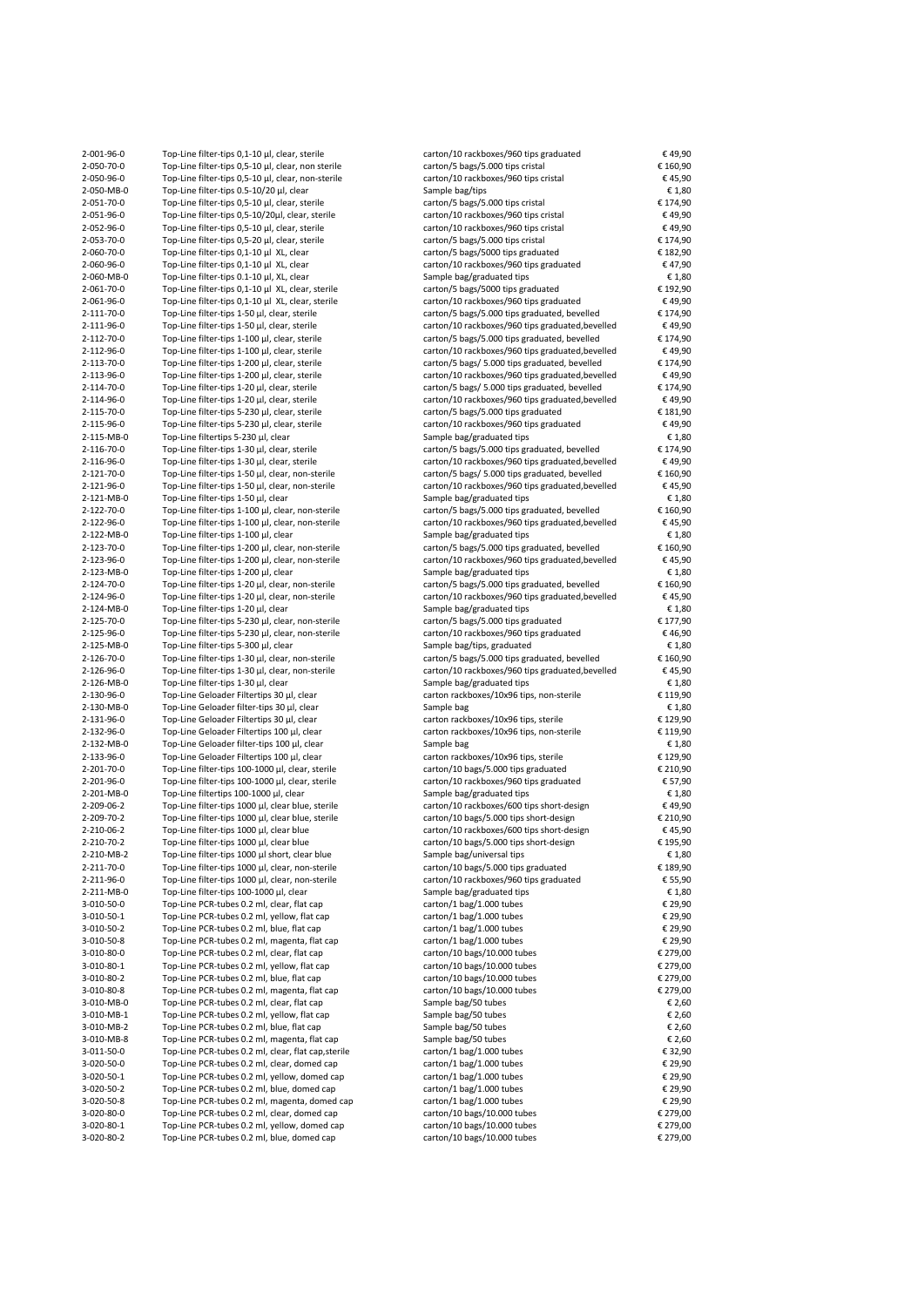| 3-020-80-8               | Top-Line PCR-tubes 0.2 ml, magenta, domed cap                                               | carton/10 bags/10.000 tubes                                | € 279,00             |
|--------------------------|---------------------------------------------------------------------------------------------|------------------------------------------------------------|----------------------|
| 3-020-MB-0               | Top-Line PCR-tubes 0.2 ml, clear, domed cap                                                 | Sample bag/50 tubes                                        | € 2,60               |
| 3-021-50-0               | Top-Line PCR-tubes 0.2 ml, clear, domed cap                                                 | carton/1 bag/1.000 tubes, sterile                          | € 32,90              |
| 3-110-50-0               | Top-Line PCR-tubes 0.5 ml, clear, flat cap                                                  | carton/1 bag/1.000 tubes                                   | € 29,90              |
| 3-110-50-1               | Top-Line PCR-tubes 0.5 ml, yellow, flat cap                                                 | carton/1 bag/1.000 tubes                                   | € 29,90              |
| 3-110-50-2<br>3-110-50-8 | Top-Line PCR-tubes 0.5 ml, blue, flat cap<br>Top-Line PCR-tubes 0.5 ml, magenta, flat cap   | carton/1 bag/1.000 tubes<br>carton/1 bag/1.000 tubes       | € 29,90<br>€ 29,90   |
| 3-110-80-0               | Top-Line PCR-tubes 0.5 ml, clear, flat cap                                                  | carton/10 bags/10.000 tubes                                | € 279,00             |
| 3-110-80-1               | Top-Line PCR-tubes 0.5 ml, yellow, flat cap                                                 | carton/10 bags/10.000 tubes                                | € 279,00             |
| 3-110-80-2               | Top-Line PCR-tubes 0.5 ml, blue, flat cap                                                   | carton/10 bags/10.000 tubes                                | € 279,00             |
| 3-110-80-8               | Top-Line PCR-tubes 0.5 ml, magenta, flat cap                                                | carton/10 bags/10.000 tubes                                | € 279,00             |
| 3-110-83-0               | Top-Line PCR-tubes 0.5 ml, clear, flat cap                                                  | carton/25.000 tubes                                        | € 519,00             |
| 3-110-MB-0               | Top-Line PCR-tubes 0.5 ml, clear, flat cap                                                  | Sample bag/50 tubes                                        | € 2,60               |
| 3-110-MB-1               | Top-Line PCR-tubes 0.5 ml, yellow, flat cap                                                 | Sample bag/50 tubes                                        | € 2,60               |
| 3-110-MB-2               | Top-Line PCR-tubes 0.5 ml, blue, flat cap                                                   | Sample bag/50 tubes                                        | € 2,60               |
| 3-110-MB-8               | Top-Line PCR-tubes 0.5 ml, magenta, flat cap                                                | Sample bag/50 tubes                                        | € 2,60               |
| 3-111-50-0               | Top-Line PCR-tubes 0.5 ml, clear, flat cap, sterile                                         | carton/1 bag/1.000 tubes                                   | € 32,90              |
| 3-115-50-0               | Top-Line micro-tubes 0.5 ml, clear                                                          | carton/1 bag/1.000 tubes                                   | € 28,90              |
| 3-115-50-1               | Top-Line micro-tubes 0.5 ml, yellow                                                         | carton/1 bag/1.000 tubes                                   | € 28,90              |
| 3-115-50-2               | Top-Line micro-tubes 0.5 ml, blue                                                           | carton/1 bag/1.000 tubes                                   | € 28,90              |
| 3-115-50-8<br>3-115-80-0 | Top-Line micro-tubes 0.5 ml, magenta<br>Top-Line micro-tubes 0.5 ml, clear                  | carton/1 bag/1.000 tubes<br>carton/10 bags/10.000 tubes    | € 28,90<br>€ 279,00  |
| 3-115-80-1               | Top-Line micro-tubes 0.5 ml, yellow                                                         | carton/10 bags/10.000 tubes                                | € 279,00             |
| 3-115-80-2               | Top-Line micro-tubes 0.5 ml, blue                                                           | carton/10 bags/10.000 tubes                                | € 279,00             |
| 3-115-80-8               | Top-Line micro-tubes 0.5 ml, magenta                                                        | carton/10 bags/10.000 tubes                                | € 279,00             |
| 3-115-MB-0               | Top-Line micro-tubes 0.5 ml, clear,                                                         | Sample bag/50 tubes                                        | € 2,60               |
| 3-115-MB-1               | Top-Line Micro-tubes 0.5 ml, yellow, flat cap                                               | Sample bag/50 tubes                                        | € 2,60               |
| 3-115-MB-2               | Top-Line Micro-tubes 0.5 ml, blue, flat cap                                                 | Sample bag/50 tubes                                        | € 2,60               |
| 3-115-MB-8               | Top-Line Micro-tubes 0.5 ml, magenta, flat cap                                              | Sample bag/50 tubes                                        | € 2,60               |
| 3-116-50-0               | Top-Line micro-tubes 0.5 ml, clear, sterile                                                 | carton/1 bag/1.000 tubes                                   | € 32,90              |
| 3-120-50-0               | Top-Line PCR-tubes 0.5 ml, clear, domed cap                                                 | carton/1 bag/1.000 tubes                                   | € 28,90              |
| 3-120-50-1               | Top-Line PCR-tubes 0.5 ml, yellow, domed cap                                                | carton/1 bag/1.000 tubes                                   | € 28,90              |
| 3-120-50-2               | Top-Line PCR-tubes 0.5 ml, blue, domed cap                                                  | carton/1 bag/1.000 tubes                                   | € 28,90              |
| 3-120-50-8               | Top-Line PCR-tubes 0.5 ml, magenta, domed cap                                               | carton/1 bag/1.000 tubes                                   | € 28,90              |
| 3-120-80-0               | Top-Line PCR-tubes 0.5 ml, clear, domed cap                                                 | carton/10 bags/10.000 tubes                                | € 279,00             |
| 3-120-80-1               | Top-Line PCR-tubes 0.5 ml, yellow, domed cap                                                | carton/10 bags/10.000 tubes                                | € 279,00<br>€ 279,00 |
| 3-120-80-2<br>3-120-80-8 | Top-Line PCR-tubes 0.5 ml, blue, domed cap<br>Top-Line PCR-tubes 0.5 ml, magenta, domed cap | carton/10 bags/10.000 tubes<br>carton/10 bags/10.000 tubes | € 279,00             |
| 3-120-MB-0               | Top-Line PCR-tubes 0.5 ml, clear, domed cap                                                 | Sample bag/50 tubes                                        | € 2,60               |
| 3-121-50-0               | Top-Line PCR-tubes 0.5 ml, clear, domed cap                                                 | carton/1 bag/1.000 tubes, sterile                          | € 32,90              |
| 3-200-50-0               | Top-Line receiver-tubes 1.5 ml, clear                                                       | carton/1 bag/1.000 tubes                                   | € 33,90              |
| 3-200-80-0               | Top-Line receiver-tubes 1.5 ml, clear                                                       | carton/10 bags/10.000 tubes                                | € 309,00             |
| 3-201-50-0               | Top-Line receiver-tubes 1.5 ml, clear, sterile                                              | carton/1 bag/1.000 tubes                                   | € 35,90              |
| 3-202-50-0               | Top-Line receiver-tubes 2.0 ml, clear                                                       | carton/1 bag/1.000 tubes                                   | € 35,90              |
| 3-202-80-0               | Top-Line receiver-tubes 2.0 ml, clear                                                       | carton/10 bags/10.000 tubes                                | € 349,00             |
| 3-203-50-0               | Top-Line Receiver-tubes 2.0 ml, clear, sterile                                              | carton/1 bag/1.000 tubes                                   | € 37,90              |
| 3-204-50-0               | Top-Line micro-tubes 2.0 ml, clear                                                          | carton/1 bag/1.000 tubes                                   | € 21,50              |
| 3-204-50-1               | Top-Line micro-tubes 2.0 ml, yellow                                                         | carton/1 bag/1.000 tubes                                   | € 21,50              |
| 3-204-50-2               | Top-Line micro-tubes 2.0 ml, blue                                                           | carton/1 bag/1.000 tubes                                   | € 21,50              |
| 3-204-50-8<br>3-204-85-0 | Top-Line micro-tubes 2.0 ml, magenta<br>Top-Line micro-tubes 2.0 ml, clear                  | carton/1 bag/1.000 tubes<br>carton/8 bags/8.000 tubes      | € 21,50<br>€ 151,90  |
| 3-204-85-1               | Top-Line micro-tubes 2.0 ml, yellow                                                         | carton/8 bags/8.000 tubes                                  | € 151,90             |
| 3-204-85-2               | Top-Line micro-tubes 2.0 ml, blue                                                           | carton/8 bags/8.000 tubes                                  | € 151,90             |
| 3-204-85-8               | Top-Line micro-tubes 2.0 ml, magenta                                                        | carton/8 bags/8.000 tubes                                  | € 151,90             |
| 3-204-MB-0               | Top-Line micro-tube 2 ml, clear                                                             | Sample bag/50 tubes                                        | € 2,60               |
| 3-204-MB-1               | Top-Line micro-tube 2 ml, yellow                                                            | Sample bag/50 tubes                                        | € 2,60               |
| 3-204-MB-2               | Top-Line micro-tube 2 ml, blue                                                              | Sample bag/50 tubes                                        | € 2,60               |
| 3-204-MB-8               | Top-Line micro-tube 2 ml, magenta                                                           | Sample bag/50 tubes                                        | € 2,60               |
| 3-205-50-0               | Top-Line micro-tubes 1,5 ml, clear                                                          | carton/1 bag/1.000 tubes                                   | € 19,90              |
| 3-205-50-1               | Top-Line micro-tubes 1,5 ml, yellow                                                         | carton/1 bag/1.000 tubes, non-sterile                      | € 19,90              |
| 3-205-50-2               | Top-Line micro-tubes 1,5 ml, blue                                                           | carton/1 bag/1.000 tubes, non-sterile                      | € 19,90              |
| 3-205-50-7               | Top-Line micro-tubes 1,5 ml, schwarz                                                        | carton/1 bag/1.000 tubes, non-sterile                      | € 21,90              |
| 3-205-50-8               | Top-Line micro-tubes 1,5 ml, magenta                                                        | carton/1 bag/1.000 tubes, non-sterile                      | € 19,90              |
| 3-205-85-0               | Top-Line micro-tubes 1,5 ml, clear                                                          | carton/8 bags/8.000 tubes                                  | € 145,90             |
| 3-205-85-1               | Top-Line micro-tubes 1,5 ml, yellow                                                         | carton/8 bags/8.000 tubes<br>carton/8 bags/8.000 tubes     | € 145,90             |
| 3-205-85-2<br>3-205-85-7 | Top-Line micro-tubes 1,5 ml, blue<br>Top-Line micro-tubes 1,5 ml, black                     | carton/8 bags/8.000 tubes                                  | € 145,90<br>€ 149,90 |
| 3-205-85-8               | Top-Line micro-tubes 1,5 ml, magenta                                                        | carton/8 bags/8.000 tubes                                  | € 145,90             |
| 3-205-MB-0               | Top-Line microtube 1.5 ml, clear,                                                           | Sample bag/50 tubes                                        | € 2,60               |
| 3-205-MB-1               | Top-Line microtube 1.5 ml, yellow,                                                          | Sample bag/50 tubes                                        | € 2,60               |
| 3-205-MB-2               | Top-Line microtube 1.5 ml, blue,                                                            | Sample bag/50 tubes                                        | € 2,60               |
| 3-205-MB-8               | Top-Line microtube 1.5 ml, magenta,                                                         | Sample bag/50 tubes                                        | € 2,60               |
| 3-207-50-0               | Top-Line micro-tubes 1,5 ml, clear, sterile                                                 | carton/1 bag/1.000 tubes                                   | € 21,90              |
| 3-208-50-0               | Top-Line micro-tubes 2,0 ml, clear, sterile                                                 | carton/1 bag/1.000 tubes                                   | € 23,90              |
| 3-209-80-0               | Top-Line receiver-tubes 2.0 ml, clear, without cap                                          | carton/10 bags/10.000 tubes                                | € 309,00             |
| 3-210-25-0               | Filterplate 96-wells, 1 ml, GF/FF Filter                                                    | carton/5 bags/25 microplates                               | € 298,00             |
| 3-210-25-1               | Filterplate 96-wells, 1 ml, GF/B Filter, 1 µm                                               | carton/5 bags/25 microplates                               | € 298,00             |
| 3-210-25-2               | Filterplate 96-wells, 1 ml, GF/N Filter, 1,6 µm                                             | carton/5 bags/25 microplates                               | € 298,00             |
| 3-210-25-3               | Filterplate 96-wells, 1 ml, GF/C Filter, 1,2 µm                                             | carton/5 bags/25 microplates                               | € 298,00             |
| 3-210-25-4               | Filterplate 96-wells, 1 ml, GF/D Filter, 2,7 µm                                             | carton/5 bags/25 microplates                               | € 298,00             |
| 3-210-25-5               | Filterplate 96-wells, 1 ml, GF/FW Filter, 0,7 µm                                            | carton/5 bags/25 microplates                               | € 298,00             |

| rton/10 bags/10.000 tubes<br>mple bag/50 tubes | € 279,00<br>€ 2,60 |
|------------------------------------------------|--------------------|
| rton/1 bag/1.000 tubes, sterile                | € 32,90            |
| rton/1 bag/1.000 tubes                         | € 29,90            |
| rton/1 bag/1.000 tubes                         | € 29,90            |
| rton/1 bag/1.000 tubes                         | € 29,90            |
| rton/1 bag/1.000 tubes                         | € 29,90            |
| rton/10 bags/10.000 tubes                      | € 279,00           |
| rton/10 bags/10.000 tubes                      | € 279,00           |
| rton/10 bags/10.000 tubes                      | € 279,00           |
| rton/10 bags/10.000 tubes                      | € 279,00           |
| rton/25.000 tubes                              | € 519,00           |
| mple bag/50 tubes                              | € 2,60             |
| mple bag/50 tubes                              | € 2,60             |
| mple bag/50 tubes                              | € 2,60             |
| mple bag/50 tubes                              | € 2,60             |
| rton/1 bag/1.000 tubes                         | € 32,90            |
| rton/1 bag/1.000 tubes                         | € 28,90            |
| rton/1 bag/1.000 tubes                         | € 28,90            |
| rton/1 bag/1.000 tubes                         | € 28,90            |
| rton/1 bag/1.000 tubes                         | € 28,90            |
| rton/10 bags/10.000 tubes                      | € 279,00           |
| rton/10 bags/10.000 tubes                      | € 279,00           |
| rton/10 bags/10.000 tubes                      | € 279,00           |
| rton/10 bags/10.000 tubes                      | € 279,00           |
| mple bag/50 tubes                              | € 2,60             |
| mple bag/50 tubes                              | € 2,60<br>€ 2,60   |
| mple bag/50 tubes<br>mple bag/50 tubes         | € 2,60             |
| rton/1 bag/1.000 tubes                         | € 32,90            |
| rton/1 bag/1.000 tubes                         | € 28,90            |
| rton/1 bag/1.000 tubes                         | € 28,90            |
| rton/1 bag/1.000 tubes                         | € 28,90            |
| rton/1 bag/1.000 tubes                         | € 28,90            |
| rton/10 bags/10.000 tubes                      | € 279,00           |
| rton/10 bags/10.000 tubes                      | € 279,00           |
| rton/10 bags/10.000 tubes                      | € 279,00           |
| rton/10 bags/10.000 tubes                      | € 279,00           |
| mple bag/50 tubes                              | € 2,60             |
| rton/1 bag/1.000 tubes, sterile                | € 32,90            |
| rton/1 bag/1.000 tubes                         | € 33,90            |
| rton/10 bags/10.000 tubes                      | € 309,00           |
| rton/1 bag/1.000 tubes                         | € 35,90            |
| rton/1 bag/1.000 tubes                         | € 35,90            |
| rton/10 bags/10.000 tubes                      | € 349,00           |
| rton/1 bag/1.000 tubes                         | € 37,90            |
| rton/1 bag/1.000 tubes                         | € 21,50            |
| rton/1 bag/1.000 tubes                         | € 21,50            |
| rton/1 bag/1.000 tubes                         | € 21,50            |
| rton/1 bag/1.000 tubes                         | € 21,50            |
| rton/8 bags/8.000 tubes                        | € 151,90           |
| rton/8 bags/8.000 tubes                        | € 151,90           |
| rton/8 bags/8.000 tubes                        | € 151,90           |
| rton/8 bags/8.000 tubes                        | € 151,90           |
| mple bag/50 tubes                              | € 2,60             |
| mple bag/50 tubes                              | € 2,60             |
| mple bag/50 tubes                              | € 2,60<br>€ 2,60   |
| mple bag/50 tubes<br>rton/1 bag/1.000 tubes    | € 19,90            |
| rton/1 bag/1.000 tubes, non-sterile            | € 19,90            |
| rton/1 bag/1.000 tubes, non-sterile            | € 19,90            |
| rton/1 bag/1.000 tubes, non-sterile            | € 21,90            |
| rton/1 bag/1.000 tubes, non-sterile            | € 19,90            |
| rton/8 bags/8.000 tubes                        | € 145,90           |
| rton/8 bags/8.000 tubes                        | € 145,90           |
| rton/8 bags/8.000 tubes                        | € 145,90           |
| rton/8 bags/8.000 tubes                        | € 149,90           |
| rton/8 bags/8.000 tubes                        | € 145,90           |
| mple bag/50 tubes                              | € 2,60             |
| mple bag/50 tubes                              | € 2,60             |
| mple bag/50 tubes                              | € 2,60             |
| mple bag/50 tubes                              | € 2,60             |
| rton/1 bag/1.000 tubes                         | € 21,90            |
| rton/1 bag/1.000 tubes                         | € 23,90            |
| rton/10 bags/10.000 tubes                      | € 309,00           |
| rton/5 bags/25 microplates                     | € 298,00           |
| rton/5 bags/25 microplates                     | € 298,00           |
| rton/5 bags/25 microplates                     | € 298,00           |
| rton/5 bags/25 microplates                     | € 298,00           |
| rton/5 bags/25 microplates                     | € 298,00           |
| rton/5 bags/25 microplates                     | € 298,00           |
|                                                |                    |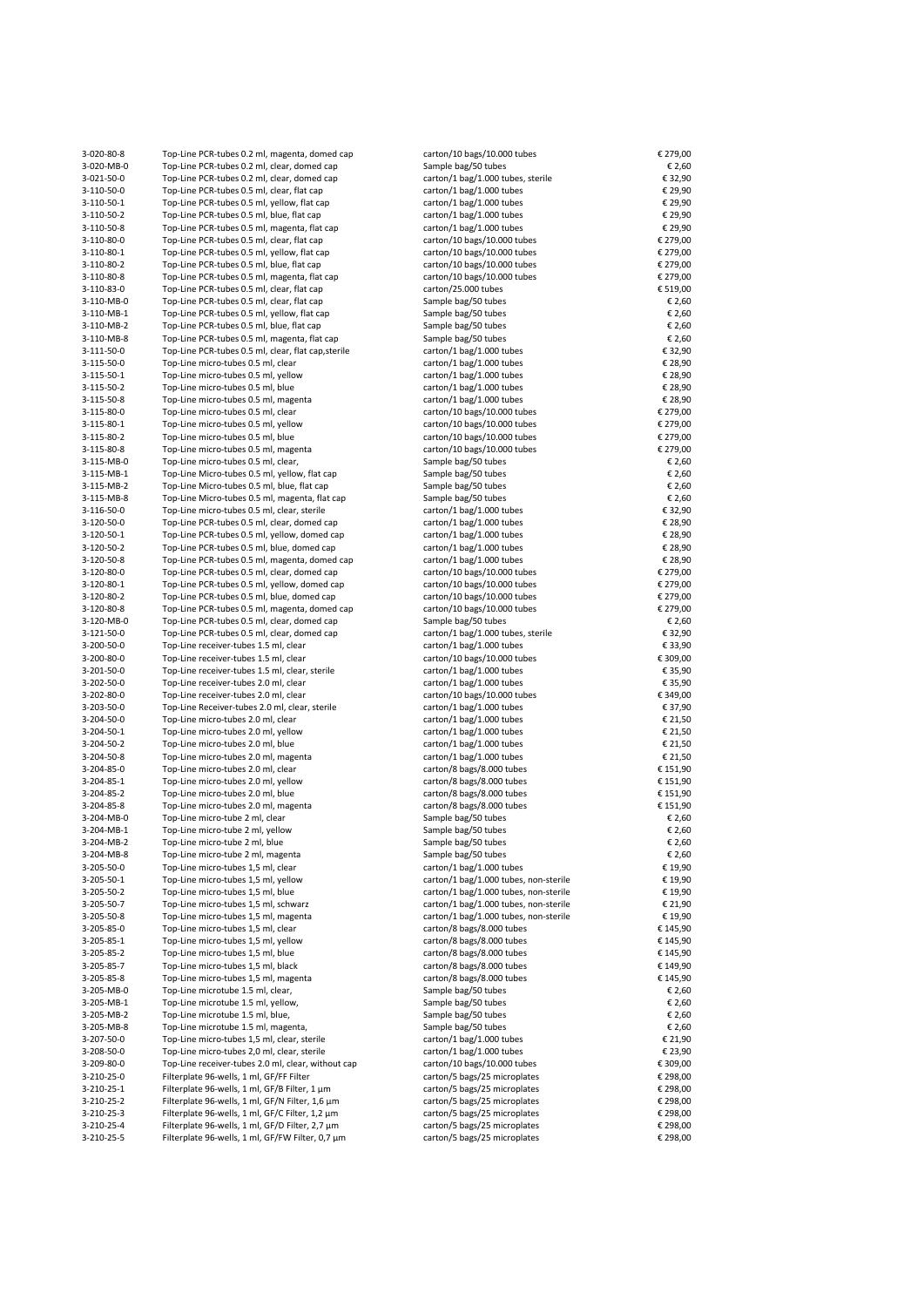| 3-210-25-6         | Filterplate 96-wells, 1 ml, GF 51 Filter            | per carton/10 bags/ 50 microplates                                                                 | €439,00            |
|--------------------|-----------------------------------------------------|----------------------------------------------------------------------------------------------------|--------------------|
| 3-211-25-0         | Receiver-plate 96-wells, 1 ml, deep-well            | carton/5 bags/25 microplates                                                                       | € 298,00           |
| 3-212-25-0         | Filterplate 96-wells, 1 ml, NC 0.2 µm               | carton/5 bags/25 microplates                                                                       | € 379,00           |
| 3-213-25-0         | Filterplate 96-wells, 1 ml, NC 0.45 µm, hydrophob   | carton/5 bags/25 microplates                                                                       | € 379,00           |
| 3-214-25-0         | Filterplate 96-wells, 1 ml, PVDF 0.2 µm, hydrophil  | carton/5 bags/25 microplates                                                                       | € 379,00           |
| 3-215-25-0         | Filterplate 96-wells, 1 ml, Nylon 0.2 µm            | carton/5 bags/25 microplates                                                                       | €439,00            |
| 3-215-25-1         | Filterplate 96-wells, 1 ml, Nylon 0.45 µm           | carton/5 bags/25 microplates                                                                       | €439,00            |
| 3-218-25-0         | Filterplate 96-wells, 1 ml, PVDF 0.45 µm, hydrophil | carton/5 bags/25 microplates                                                                       | € 379,00           |
| $3 - 218 - 25 - 1$ | Filterplate 96-wells, 1 ml, PVDF 0.45 µm, hydrophob | carton/5 bags/25 microplates                                                                       | €439,00            |
| 3-219-01-0         | Filterplate 96-wells, 1 ml                          | PE Filter 20-60 µm, hydrophob                                                                      | €9,90              |
| 3-220-25-0         | Filterplatte 96-wells, 1 ml, CA 0,8 µm              |                                                                                                    | €439,00            |
|                    |                                                     | carton/5 bags/25 microplates                                                                       |                    |
| 3-221-25-0         | Filterplatte 96-wells, 1 ml, CA 1,2 µm              | carton/5 bags/25 microplates                                                                       | €439,00            |
| 3-222-25-0         | Filterplate 96-wells without filters                | carton/5 bags/25 microplates                                                                       | € 179,00           |
| 3-230-05-0         | PES Ultrafiltration-Microplate, 5 kD, 96-wells      | carton/bag 5 microplates                                                                           | €79,90             |
| 3-230-25-0         | PES Ultrafiltration-Microplate, 5 kD, 96-wells      | carton/bag 25 microplates                                                                          | € 379,00           |
| 3-231-05-0         | PES Ultrafiltration-Microplate, 10 kD, 96-wells     | carton/bag 5 microplates                                                                           | €79,90             |
| 3-231-25-0         | PES Ultrafiltration-Microplate, 10 kD, 96-wells     | carton/bag 25 microplates                                                                          | € 379,00           |
| 3-233-05-0         | PES Ultrafiltration-Microplate, 30 kD, 96-wells     | carton/bag 5 microplates                                                                           | €79,90             |
| 3-233-25-0         | PES Ultrafiltration-Microplate, 30 kD, 96-wells     | carton/bag 25 microplates                                                                          | €379,00            |
| 3-234-05-0         | PES Ultrafiltration-Microplate, 50 kD, 96-wells     | carton/bag 5 microplates                                                                           | €79,90             |
| 3-234-25-0         | PES Ultrafiltration-Microplate, 50 kD, 96-wells     | carton/bag 25 microplates                                                                          | €379,00            |
| 3-235-05-0         | PES Ultrafiltration-Microplate, 100 kD, 96-wells    | carton/bag 5 microplates                                                                           | €79,90             |
| 3-235-25-0         | PES Ultrafiltration-Microplate, 100 kD, 96-wells    | carton/bag 25 microplates                                                                          | € 379,00           |
| 3-236-05-0         | RC/5 Ultrafiltration-Microplate, 5 kD, 96-wells     | carton/bag 5 microplates                                                                           | € 179,00           |
| 3-236-25-0         | RC/5 Ultrafiltration-Microplate, 5 kD, 96-wells     | carton/bag 25 microplates                                                                          | € 779,00           |
| 3-237-05-0         | RC/10 Ultrafiltration-Microplate, 10 kD, 96-wells   | carton/bag 5 microplates                                                                           | € 179,00           |
| 3-237-25-0         | RC/10 Ultrafiltration-Microplate, 10 kD, 96-wells   | carton/bag 25 microplates                                                                          | € 779,00           |
|                    |                                                     |                                                                                                    |                    |
| 3-238-05-0         | RC/30 Ultrafiltration-Microplate, 30 kD, 96-wells   | carton/bag 5 microplates                                                                           | € 179,00           |
| 3-238-25-0         | RC/30 Ultrafiltration-Microplate, 30 kD, 96-wells   | carton/bag 25 microplates                                                                          | €779,00            |
| 3-239-05-0         | RC/100 Ultrafiltration-Microplate, 100 kD, 96-w.    | carton/bag 5 microplates                                                                           | € 179,00           |
| 3-239-25-0         | RC/100 Ultrafiltration-Microplate, 100 kD, 96-w.    | carton/bag 25 microplates                                                                          | € 779,00           |
| 3-251-10-0         | AHN Cryotubes 1.8 ml steril                         | self stand, external thread                                                                        | € 27,90            |
| 3-251-49-0         | AHN Cryotubes 1.8 ml steril                         | self stand, external thread                                                                        | € 129,90           |
| 3-251-MB-0         | AHN Cryotubes 1.8 ml                                | Musterbeutel                                                                                       | € 2,60             |
| 3-252-10-0         | AHN Cryotubescap white                              | 100 pcs. per bag                                                                                   | € 3,49             |
| 3-252-10-1         | AHN Cryotubescap yellow                             | 100 pcs. per bag                                                                                   | € 3,49             |
| 3-252-10-2         | AHN Cryotubescap blue                               | 100 pcs. per bag                                                                                   | € 3,49             |
| 3-252-10-3         | AHN Cryotubescap red                                | 100 pcs. per bag                                                                                   | € 3,49             |
| 3-252-10-4         | AHN Cryotubescap green                              | 100 pcs. per bag                                                                                   | € 3,49             |
| 3-252-10-8         | AHN Cryotubescap magenta                            | 100 pcs. per bag                                                                                   | € 3,49             |
| 3-252-25-0         | Collection Tubes, 15 ml, blue cap                   | 1 bag mit 25 columns                                                                               | € 5,79             |
| 3-252-50-0         | AHN Cryotubescap white                              | 1000 pcs. per bag                                                                                  | € 32,90            |
| 3-252-50-1         | AHN Cryotubescap yellow                             | 1000 pcs. per bag                                                                                  | € 32,90            |
| 3-252-50-2         | AHN Cryotubescap blue                               | 1000 pcs. per bag                                                                                  | € 32,90            |
| 3-252-50-3         | AHN Cryotubescap red                                | 1000 pcs. per bag                                                                                  | € 32,90            |
| 3-252-50-4         | AHN Cryotubescap green                              | 1000 pcs. per bag                                                                                  | € 32,90            |
| 3-252-50-8         | AHN Cryotubescap magenta                            | 1000 pcs. per bag                                                                                  |                    |
|                    |                                                     |                                                                                                    | € 32,90            |
| 3-252-MB-0         | Collection Tubes, 15 ml, blue cap                   | Musterbeutel                                                                                       | € 1,60             |
| 3-253-25-0         | Collection Tubes, 50 ml, blue cap                   | 1 bag mit 25 columns                                                                               | € 6,90             |
| 3-253-MB-0         | Collection Tubes, 50 ml, blue cap                   | Musterbeutel                                                                                       | € 1,60             |
| 3-262-25-0         | Collection Tubes, 15 ml, blue cap, sterile          | 1 bag mit 25 columns                                                                               | € 7,90             |
| 3-263-25-0         | Collection Tubes, 50 ml, blue cap, sterile          | 1 bag mit 25 columns                                                                               | € 8,90             |
| 3-313-10-0         | AHN Spin Column System 1,5 ml, CA 0,2 µm            | carton/2 bags/100 receiver and 100 filter-tubes                                                    | € 69,90            |
| 3-315-05-0         | AHN Spin Column System 2,0 ml, Genomic/Plasmid      | carton/1 bag/50 filter-tubes/50 receiver-tubes                                                     | € 32,90            |
| 3-315-10-0         | AHN Spin Column System 1,5 ml, GF-F1                | carton/2 bags/100 receiver and 100 filter-tubes                                                    | € 59,90            |
| 3-315-20-0         | AHN Spin Column System 1,5 ml, GF-F2                | carton/2 bags/100 receiver and 100 filter-tubes                                                    | € 59,90            |
| 3-315-21-0         | AHN Spin Column, Genomic/Plasmid                    | carton/1 bag/1.000 filter-tubes, clear                                                             | €419,00            |
| 3-315-50-0         | AHN Spin Column, Genomic/Plasmid                    | carton/1 bag/1.000 filter-tubes, clear                                                             | €419,00            |
| 3-316-10-0         | AHN Spin Column System 1,5 ml, PVDF 0,22 µm filter  | carton/2 bags/100 receiver and 100 filter-tubes                                                    | € 69,90            |
| 3-316-11-0         | AHN Spin Column System 1,5 ml, PVDF 0,45 µm filter  | carton/2 bags/100 receiver and 100 filter-tubes                                                    | € 69,90            |
| 3-316-12-0         | Spin Column System, PVDF 0,22 um filter hydophil    | carton/3 bags/100 receiver tubes 1,5 and 2,0 ml                                                    | € 85,90            |
| 3-316-13-0         | Spin Column System, PVDF 0,45 µm filter hydophob    | carton/3 bags/100 receiver tubes 1,5 and 2,0 ml                                                    | € 85,90            |
| 3-317-10-0         | AHN Spin Column System 1,5 ml, RC Membrane 0,2 µm   | carton/2 bags/100 receiver and 100 filter-tubes                                                    | € 85,90            |
| 3-319-10-0         | AHN Spin Column System 1,5 ml, GF-N1                | carton/2 bags/100 receiver and 100 filter-tubes                                                    | € 59,90            |
| 3-319-20-0         | AHN Spin Column System 1,5 ml, GF-N2                | carton/2 bags/100 receiver and 100 filter-tubes                                                    | € 64,90            |
| 3-319-99-0         | AHN Spin Column System 1,5 ml, GF-F2 2 lagen        | 50 filter-tubes in 50 Receivertubes 1,5 ml                                                         | € 27,90            |
| 3-320-10-0         | AHN Spin Column System 2 ml, GF-F1                  |                                                                                                    |                    |
| 3-320-20-0         | AHN Spin Column System 2 ml, GF-F2                  | carton/2 bags/100 receiver and 100 filter-tubes<br>carton/2 bags/100 receiver and 100 filter-tubes | € 59,90<br>€ 59,90 |
|                    |                                                     |                                                                                                    |                    |
| 3-320-50-0         | AHN Spin Column System 2 ml, GF-F2 2 lagig          | 1000 filter-tubes in 1000 Receivertubes 2,0 ml                                                     | €419,00            |
| 3-320-60-0         | AHN Spin Column System 2 ml, GF-F2 3 lagen          | 1000 filter-tubes in 1000 Receivertubes 2,0 ml                                                     | €419,00            |
| 3-320-70-0         | AHN Spin Column System 2 ml, Grade H 2 lagen        | 1000 filter-tubes in 1000 Receivertubes 2,0 ml                                                     | €479,00            |
| 3-320-99-0         | AHN Spin Column System 2 ml, GF-F2 3 lagen          | 50 filter-tubes in 50 Receivertubes 2,0 ml                                                         | € 23,90            |
| 3-321-10-0         | AHN Spin Column System 2,0 ml, GF-N1                | carton/2 bags/100 receiver and 100 filter-tubes                                                    | € 59,90            |
| 3-321-20-0         | AHN Spin Column System 2,0 ml, GF-N2                | carton/2 bags/100 receiver and 100 filter-tubes                                                    | € 64,90            |
| 3-321-30-0         | AHN Spin Column System 2,0 ml, GF-N3                | carton/2 bags/100 receiver and 100 filter-tubes                                                    | € 69,90            |
| 3-321-50-0         | AHN Spin Column, Blood                              | carton/1 bag/1.000 filter-tubes, clear                                                             | €479,00            |
| 3-321-99-0         | AHN Spin Column System 2,0 ml, GF-F2 2 lagen        | 50 filter-tubes in 50 Receivertubes 2,0 ml                                                         | € 25,90            |
| 3-322-10-0         | AHN Spin Column System 2,0 ml, PVDF 0,22 µm filter  | carton/2 bags/100 receiver and 100 filter-tubes                                                    | €79,90             |
| 3-322-11-0         | AHN Spin Column System 2,0 ml, PVDF 0,45 µm filter  | carton/2 bags/100 receiver and 100 filter-tubes                                                    | €79,90             |
| 3-323-10-0         | AHN Spin Column System 2,0 ml, CA 0,2 µm filter     | carton/2 bags/100 receiver and 100 filter-tubes                                                    | € 65,90            |
| 3-324-10-0         | AHN Spin Column System 2 ml, PES 10 KD filter       | carton/2 bags/100 receiver and 100 filter-tubes                                                    | € 89,90            |
|                    |                                                     |                                                                                                    |                    |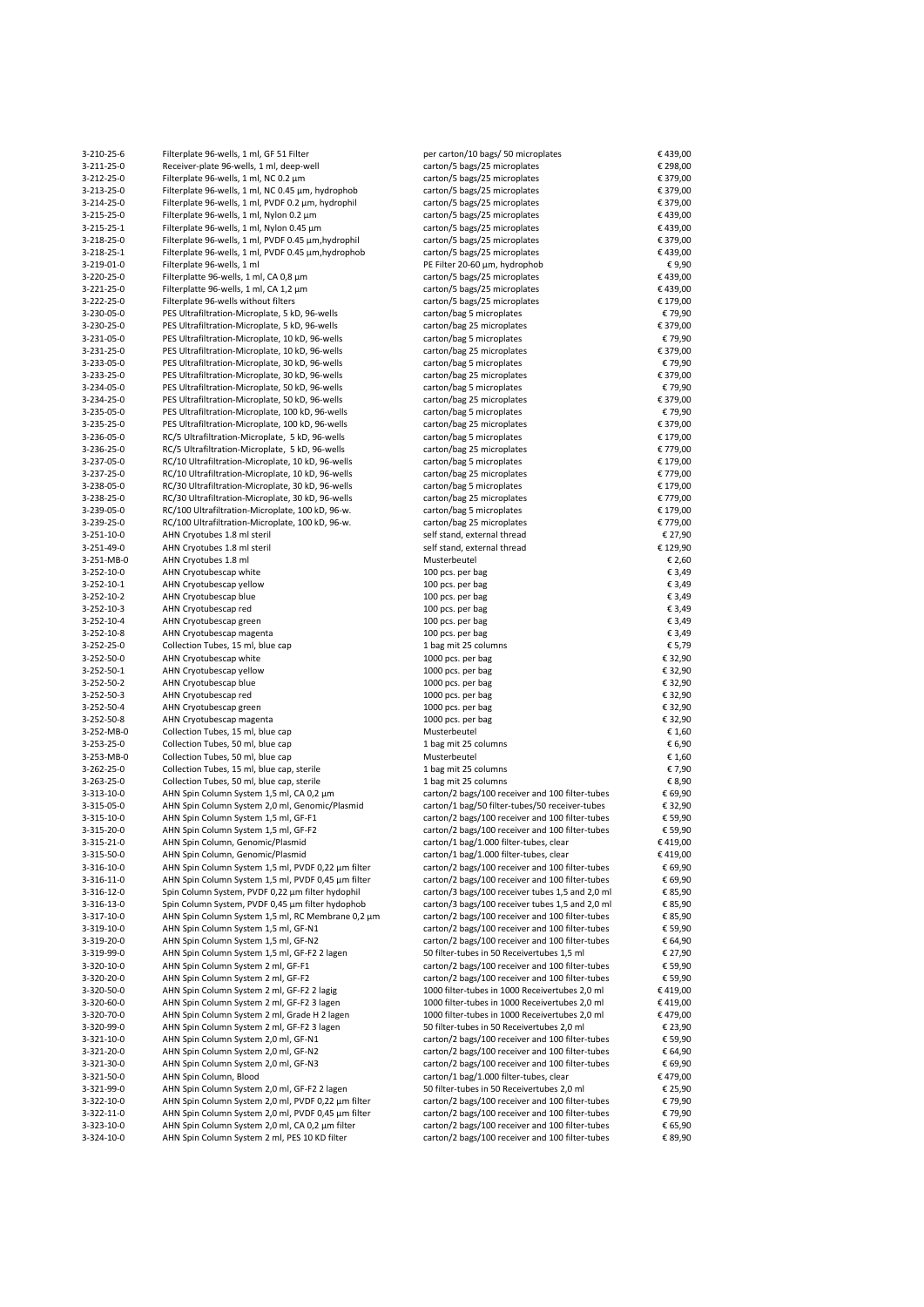| 3-324-10-5               | AHN Spin Column System 2 ml, PES 5 KD filter                                              | carton/2 bags/100 receiver and 100 filter-tubes                     | € 89,90           |
|--------------------------|-------------------------------------------------------------------------------------------|---------------------------------------------------------------------|-------------------|
| 3-324-11-5               | AHN Spin Column System 2 ml, PES 50 KD filter                                             | carton/2 bags/100 receiver and 100 filter-tubes                     | € 89,90           |
| 3-325-10-1               | AHN Spin Column System 2 ml, RC 100 KD filter                                             | carton/2 bags/100 receiver and 100 filter-tubes                     | € 89,90           |
|                          |                                                                                           |                                                                     |                   |
| 3-330-50-0               | AHN filter-tubes 0.8 ml, clear, without filter                                            | carton/1 bag/1.000 tubes                                            | € 39,90           |
| 3-331-50-0               | AHN filter-tubes 0.8 ml, clear, without filter                                            | carton/2 bags/1.000 tubes, 1.000 filter-rings                       | €46,90            |
| 3-332-80-0               | AHN filter-tubes 0.8 ml, clear, without filter                                            | carton/10 bags/10.000 tubes                                         | € 390,00          |
| 3-334-10-0               | AHN Spin column with cap, clear GF-N3                                                     | carton/2 bags/100 receiver and 100 filter-tubes                     | € 89,90           |
| 3-336-50-0               | AHN filter-tubes with cap, clear, without filter                                          | carton/1 bag/1.000 tubes                                            | € 75,90           |
|                          |                                                                                           |                                                                     |                   |
| 3-337-50-0               | AHN Receiver-tubes without cap, clear                                                     | carton/2 bags/1.000 tubes                                           | € 79,90           |
| 3-340-10-0               | AHN Spin Column System 1,5 ml, PE                                                         | carton/2 bags/100 receiver and 100 filter-tubes                     | € 69,90           |
| 3-340-50-0               | AHN Spin Column System PE                                                                 | carton/1 bags with 1000 filter-tubes                                | €419,00           |
| 3-341-50-0               |                                                                                           | carton/1 bags with 1000 filter-tubes                                | €419,00           |
|                          | AHN Spin Column System PE                                                                 |                                                                     |                   |
| 3-401-01-0               | AHN manifold-set, manual                                                                  | carton/1 manifold set for filter-microplate                         | €419,00           |
| 3-630-05-7               | AHN 81-place Cryo- and Storage Box, 9 x 9 grid                                            | Bottom and lid black, light protection, bag/5 rack                  | € 27,90           |
| 3-630-05-8               | AHN 81-place Cryo- and Storage Box, 9 x 9 grid                                            | Clear bottom and magenta lid, bag/5 rack                            | € 27,90           |
|                          | AHN 81-place Cryo- and Storage Box, 9 x 9 grid                                            |                                                                     | € 269,00          |
| 3-630-99-7               |                                                                                           | Box black, light protection, carton/60 racks                        |                   |
| 3-630-99-8               | AHN 81-place Cryo- and Storage Box, 9 x 9 grid                                            | Clear bottom and magenta lid, carton/60 racks                       | € 269,00          |
| 4-000-60-0               | AHN Premium-Line Tips 0.1-10 µl, clear                                                    | carton/2 bags/2.000 tips graduated                                  | € 25,90           |
| 4-000-81-0               | AHN Premium-Line Tips 0.1-10 µl, clear                                                    | carton/20 bags/20.000 tips graduated                                | € 236,90          |
|                          |                                                                                           |                                                                     |                   |
| 4-000-96-0               | AHN Premium-Line Tips 0.1-10 µl, clear                                                    | carton/10 rackboxes/960 tips graduated                              | € 38,90           |
| 4-000-MB-0               | AHN Premium-Line Tips 0,1-10 ul, clear                                                    | Sample bag/Ultra Low Retention tips                                 | € 1,60            |
| 4-001-60-0               | AHN Premium-Line Tips 0.1-10 µl, clear, sterile                                           | carton/2 bags/2.000 sterile tips                                    | € 27,90           |
| 4-001-96-0               | AHN Premium-Line Tips 0.1-10 µl, clear, sterile                                           | carton/10 rackboxes/960 tips graduated                              | € 39,50           |
|                          |                                                                                           |                                                                     |                   |
| 4-050-60-0               | AHN Premium-Line Tips 0.5-10/20 µl, clear                                                 | carton/2 bags/2.000 tips                                            | € 25,90           |
| 4-050-81-0               | AHN Premium-Line Tips 0.5-10/20 µl, clear                                                 | carton/20 bags/20.000 tips                                          | € 236,90          |
| 4-050-96-0               | AHN Premium-Line Tips 0.5-10/20 µl, clear                                                 | carton/10 rackboxes/960 tips                                        | € 38,90           |
| 4-050-MB-0               | AHN Premium-Line Tips 0,5-10/20 ul, clear                                                 | Sample bag/Ultra Low Retention tips                                 | € 1,60            |
|                          |                                                                                           |                                                                     |                   |
| 4-051-60-0               | AHN Premium-Line Tips0.5-10/20 µl, clear, sterile                                         | carton/2 bags/2.000 tips                                            | € 27,90           |
| 4-051-96-0               | AHN Premium-Line Tips0.5-10/20 µl, clear, sterile                                         | carton/10 rackboxes/960 tips graduated                              | € 39,50           |
| 4-060-60-0               | AHN Premium-Line Tips 0.1-10 XL µl, clear,                                                | carton/2 bags/2000 tips graduated                                   | € 38,90           |
| 4-060-81-0               | AHN Premium-Line Tips 0.1-10 XL µl, clear                                                 | carton/20 bags/20.000 tips graduated                                | € 319,00          |
|                          |                                                                                           |                                                                     |                   |
| 4-060-96-0               | AHN Premium-Line Tips 0.1-10 µl XL, clear                                                 | carton/10 rackboxes/960 tips graduated                              | € 39,90           |
| 4-060-MB-0               | AHN Premium-Line Tips 0.1-10 µl, XL, clear                                                | Sample bag/graduated tips                                           | € 1,60            |
| 4-061-60-0               | AHN Premium-Line Tips 0.1-10 XL µl, clear, steril                                         | carton/2 bags/2000 tips graduated                                   | €42,90            |
| 4-061-96-0               | AHN Premium-Line Tips 0.1-10 µl XL, clear, steril                                         | carton/10 rackboxes/960 tips graduated                              | €42,90            |
|                          |                                                                                           |                                                                     |                   |
| 4-110-60-0               | AHN Premium-Line Tips 1-200 µl, bevelled, clear                                           | carton/2 bags/2.000 tips graduated                                  | € 24,90           |
| 4-110-81-0               | AHN Premium-Line Tips 1-200 µl, bevelled, clear                                           | carton/20 bags/20.000 tips graduated                                | € 229,00          |
| 4-110-96-0               | AHN Premium-Line Tips 1-200 µl, bevelled, clear                                           | carton/10 rackboxes/960 tips graduated                              | € 36,90           |
|                          |                                                                                           |                                                                     |                   |
| 4-110-MB-0               | AHN Premium-Line Tips 1-200 ul, clear                                                     | Sample bag/Ultra Low Retention tips                                 | € 1,60            |
| 4-111-60-0               | AHN Premium-Line 1-200 µl bevelled clear, sterile                                         | carton/2 bags/2.000 tips graduated                                  | € 27,90           |
| 4-111-96-0               | AHN Premium-Line 1-200 µl bevelled clear, sterile                                         | carton/10 rackboxes/960 tips graduated                              | € 38,90           |
| 4-200-50-0               | AHN Premium-Line Tips 100-1000 µl, clear                                                  | carton/2 bags/1.000 tips graduated                                  | € 23,90           |
|                          |                                                                                           |                                                                     |                   |
| 4-200-80-0               | AHN Premium-Line Tips 100-1000 µl, clear                                                  | carton/20 bags/10.000 tips graduated                                | € 219,00          |
| 4-200-96-0               | AHN Premium-Line Tips 100-1000 µl, clear                                                  | carton/10 rackboxes/960 tips graduated                              | € 38,90           |
| 4-200-MB-0               | AHN Premium-Line Tips 100-1000 ul, clear                                                  | Sample bag/Ultra Low Retention tips                                 | € 1,60            |
| 4-201-50-0               | AHN Premium-Line Tips 100-1000 µl, clear, sterile                                         | carton/2 bags/1.000 tips graduated                                  | € 26,90           |
|                          |                                                                                           |                                                                     |                   |
| 4-201-96-0               | AHN Premium-Line Tips 100-1000 µl, clear, sterile                                         | carton/10 rackboxes/960 tips graduated                              | €42,90            |
| 4-500-00-0               | Top-Line rackboxes for tips 0,1-20 µl                                                     | carton/10 rackboxes empty (matrix 8x12)                             | € 11,90           |
| 4-500-01-0               | Top-Line rackboxes for tips 200 µl                                                        | carton/10 rackboxes empty (matrix 8x12) kleine Box                  | € 11,90           |
| 4-500-02-0               | Top-Line rackboxes for tips 200 µl                                                        | carton/10 rackboxes empty (matrix 8x12) große Box                   | € 11,90           |
| 4-501-00-0               |                                                                                           |                                                                     |                   |
|                          |                                                                                           |                                                                     |                   |
|                          | Top-Line rackboxes for tips 300 µl                                                        | carton/10 rackboxes empty (matrix 8x12)                             | € 11,90           |
| 4-502-00-0               | Top-Line rackboxes for tips 100 - 1000 µl long                                            | carton/10 rackboxes empty (matrix 8x12)                             | € 11,90           |
|                          |                                                                                           |                                                                     |                   |
| 4-503-00-0               | Top-Line rackboxes for tips 100-1000 µl                                                   | carton/10 rackboxes empty (matrix 6x10) short                       | € 11,90           |
| 4-513-00-0               | Top-Line rackboxes for Eliod                                                              | carton/10 rackboxes empty (matrix 8x12)                             | € 18,90           |
| 5-001-70-0               | AHN Premium Line FT 0,1-10 µl, clear, sterile                                             | carton/5 bags /5.000 tips graduated                                 | € 229,90          |
| 5-001-96-0               | AHN Premium Line FT 0,1-10 µl, clear, sterile                                             | carton/10 rackboxes/960 tips graduated                              | € 59,90           |
|                          |                                                                                           |                                                                     |                   |
| 5-001-MB-0               | AHN Premium Line FT 0.1-10 µl, clear                                                      | Sample bag/graduated tips                                           | € 1,60            |
| 5-051-70-0               | AHN Premium Line FT 0,5-20 µl, clear, sterile                                             | carton/5 bags /5.000 tips graduated                                 | € 229,90          |
| 5-051-96-0               | AHN Premium Line FT 0,5-10/20 µl, clear, sterile                                          | carton/10 rackboxes/960 tips cristal                                | € 59,90           |
| 5-051-MB-0               | AHN Premium Line FT 0.5-10/20 µl, clear                                                   | Sample bag/tips                                                     | € 1,60            |
|                          |                                                                                           |                                                                     |                   |
| 5-061-70-0               | AHN Premium Line FT 0,1-10 µl XL, clear, sterile                                          | carton/5 bags /5.000 tips graduated                                 | € 239,90          |
| 5-061-96-0               | AHN Premium Line FT 0,1-10 µl XL, clear, sterile                                          | carton/10 rackboxes/960 tips graduated                              | € 62,90           |
| 5-061-MB-0               | AHN Premium Line FT 0.1-10 µl, XL, clear                                                  | Sample bag/graduated tips                                           | € 1,60            |
| 5-111-70-0               | AHN Premium Line FT 1-50 µl, clear, sterile                                               | carton/5 bags /5.000 tips graduated                                 | € 229,90          |
|                          |                                                                                           |                                                                     |                   |
| 5-111-96-0               | AHN Premium Line FT 1-50 µl, clear, sterile                                               | carton/10 rackboxes/960 tips graduated, bevelled                    | € 59,90           |
| 5-111-MB-0               | AHN Premium Line FT 1-50 µl, clear                                                        | Sample bag / 5 filter-tips                                          | € 1,60            |
| 5-112-70-0               | AHN Premium Line FT 1-100 µl, clear, sterile                                              | carton/5 bags /5.000 tips graduated                                 | € 229,90          |
| 5-112-96-0               | AHN Premium Line FT 1-100 µl, clear, sterile                                              | carton/10 rackboxes/960 tips graduated, bevelled                    | € 59,90           |
|                          |                                                                                           |                                                                     |                   |
| 5-112-MB-0               | AHN Premium Line FT 1-100 µl, clear                                                       | Sample bag/graduated tips                                           | € 1,60            |
| 5-113-70-0               | AHN Premium Line FT 1-200 µl, clear, sterile                                              | carton/5 bags /5.000 tips graduated                                 | € 229,90          |
| 5-113-96-0               | AHN Premium Line FT 1-200 µl, clear, sterile                                              | carton/10 rackboxes/960 tips graduated, bevelled                    | € 59,90           |
| 5-113-MB-0               | AHN Premium Line FT 1-200 µl, clear                                                       | Sample bag/graduated tips                                           | € 1,60            |
|                          |                                                                                           |                                                                     |                   |
| 5-114-70-0               | AHN Premium Line FT 1-20 µl, clear, sterile                                               | carton/5 bags /5.000 tips graduated                                 | € 229,90          |
| 5-114-96-0               | AHN Premium Line FT 1-20 µl, clear, sterile                                               | carton/10 rackboxes/960 tips graduated, bevelled                    | € 59,90           |
| 5-114-MB-0               | AHN Premium Line FT 1-20 µl, clear                                                        | Sample bag/graduated tips                                           | € 1,60            |
| 5-116-70-0               | AHN Premium Line FT 1-30 µl, clear, sterile                                               | carton/5 bags /5.000 tips graduated                                 | € 229,90          |
|                          |                                                                                           |                                                                     |                   |
| 5-116-96-0               | AHN Premium Line FT 1-30 µl, clear, sterile                                               | carton/10 rackboxes/960 tips graduated, bevelled                    | € 59,90           |
| 5-116-MB-0               | AHN Premium Line FT 1-30 µl, clear                                                        | Sample bag/graduated tips                                           | € 1,60            |
| 5-201-70-0               | AHN Premium Line FT 100-1000 µl, clear, sterile                                           | carton/5 bags /5.000 tips graduated                                 |                   |
|                          |                                                                                           |                                                                     | € 259,90          |
| 5-201-96-0<br>5-201-MB-0 | AHN Premium Line FT 100-1000 µl, clear, sterile<br>AHN Premium Line FT 100-1000 µl, clear | carton/10 rackboxes/960 tips graduated<br>Sample bag/graduated tips | € 66,90<br>€ 1,60 |

| 3-324-10-5 | AHN Spin Column System 2 ml, PES 5 KD filter      | carton/2 bags/100 receiver and 100 filter-tubes    | € 89,90  |
|------------|---------------------------------------------------|----------------------------------------------------|----------|
| 3-324-11-5 | AHN Spin Column System 2 ml, PES 50 KD filter     | carton/2 bags/100 receiver and 100 filter-tubes    | € 89,90  |
| 3-325-10-1 | AHN Spin Column System 2 ml, RC 100 KD filter     | carton/2 bags/100 receiver and 100 filter-tubes    | € 89,90  |
| 3-330-50-0 | AHN filter-tubes 0.8 ml, clear, without filter    | carton/1 bag/1.000 tubes                           | € 39,90  |
|            |                                                   |                                                    |          |
| 3-331-50-0 | AHN filter-tubes 0.8 ml, clear, without filter    | carton/2 bags/1.000 tubes, 1.000 filter-rings      | €46,90   |
| 3-332-80-0 | AHN filter-tubes 0.8 ml, clear, without filter    | carton/10 bags/10.000 tubes                        | € 390,00 |
| 3-334-10-0 | AHN Spin column with cap, clear GF-N3             | carton/2 bags/100 receiver and 100 filter-tubes    | € 89,90  |
| 3-336-50-0 | AHN filter-tubes with cap, clear, without filter  | carton/1 bag/1.000 tubes                           | € 75,90  |
| 3-337-50-0 | AHN Receiver-tubes without cap, clear             | carton/2 bags/1.000 tubes                          | €79,90   |
| 3-340-10-0 | AHN Spin Column System 1,5 ml, PE                 | carton/2 bags/100 receiver and 100 filter-tubes    | € 69,90  |
|            |                                                   |                                                    |          |
| 3-340-50-0 | AHN Spin Column System PE                         | carton/1 bags with 1000 filter-tubes               | €419,00  |
| 3-341-50-0 | AHN Spin Column System PE                         | carton/1 bags with 1000 filter-tubes               | €419,00  |
| 3-401-01-0 | AHN manifold-set, manual                          | carton/1 manifold set for filter-microplate        | €419,00  |
| 3-630-05-7 | AHN 81-place Cryo- and Storage Box, 9 x 9 grid    | Bottom and lid black, light protection, bag/5 rack | € 27,90  |
| 3-630-05-8 | AHN 81-place Cryo- and Storage Box, 9 x 9 grid    | Clear bottom and magenta lid, bag/5 rack           | € 27,90  |
|            |                                                   |                                                    |          |
| 3-630-99-7 | AHN 81-place Cryo- and Storage Box, 9 x 9 grid    | Box black, light protection, carton/60 racks       | € 269,00 |
| 3-630-99-8 | AHN 81-place Cryo- and Storage Box, 9 x 9 grid    | Clear bottom and magenta lid, carton/60 racks      | € 269,00 |
| 4-000-60-0 | AHN Premium-Line Tips 0.1-10 µl, clear            | carton/2 bags/2.000 tips graduated                 | € 25,90  |
| 4-000-81-0 | AHN Premium-Line Tips 0.1-10 µl, clear            | carton/20 bags/20.000 tips graduated               | € 236,90 |
| 4-000-96-0 | AHN Premium-Line Tips 0.1-10 µl, clear            | carton/10 rackboxes/960 tips graduated             | € 38,90  |
| 4-000-MB-0 | AHN Premium-Line Tips 0,1-10 ul, clear            | Sample bag/Ultra Low Retention tips                | € 1,60   |
|            |                                                   |                                                    |          |
| 4-001-60-0 | AHN Premium-Line Tips 0.1-10 µl, clear, sterile   | carton/2 bags/2.000 sterile tips                   | € 27,90  |
| 4-001-96-0 | AHN Premium-Line Tips 0.1-10 µl, clear, sterile   | carton/10 rackboxes/960 tips graduated             | € 39,50  |
| 4-050-60-0 | AHN Premium-Line Tips 0.5-10/20 µl, clear         | carton/2 bags/2.000 tips                           | € 25,90  |
| 4-050-81-0 | AHN Premium-Line Tips 0.5-10/20 µl, clear         | carton/20 bags/20.000 tips                         | € 236,90 |
| 4-050-96-0 | AHN Premium-Line Tips 0.5-10/20 µl, clear         | carton/10 rackboxes/960 tips                       | € 38,90  |
|            |                                                   |                                                    |          |
| 4-050-MB-0 | AHN Premium-Line Tips 0,5-10/20 ul, clear         | Sample bag/Ultra Low Retention tips                | € 1,60   |
| 4-051-60-0 | AHN Premium-Line Tips0.5-10/20 µl, clear, sterile | carton/2 bags/2.000 tips                           | € 27,90  |
| 4-051-96-0 | AHN Premium-Line Tips0.5-10/20 µl, clear, sterile | carton/10 rackboxes/960 tips graduated             | € 39,50  |
| 4-060-60-0 | AHN Premium-Line Tips 0.1-10 XL µl, clear,        | carton/2 bags/2000 tips graduated                  | € 38,90  |
| 4-060-81-0 | AHN Premium-Line Tips 0.1-10 XL µl, clear         | carton/20 bags/20.000 tips graduated               | € 319,00 |
| 4-060-96-0 | AHN Premium-Line Tips 0.1-10 µl XL, clear         | carton/10 rackboxes/960 tips graduated             | € 39,90  |
|            |                                                   |                                                    |          |
| 4-060-MB-0 | AHN Premium-Line Tips 0.1-10 µl, XL, clear        | Sample bag/graduated tips                          | € 1,60   |
| 4-061-60-0 | AHN Premium-Line Tips 0.1-10 XL µl, clear, steril | carton/2 bags/2000 tips graduated                  | €42,90   |
| 4-061-96-0 | AHN Premium-Line Tips 0.1-10 µl XL, clear, steril | carton/10 rackboxes/960 tips graduated             | €42,90   |
| 4-110-60-0 | AHN Premium-Line Tips 1-200 µl, bevelled, clear   | carton/2 bags/2.000 tips graduated                 | € 24,90  |
| 4-110-81-0 | AHN Premium-Line Tips 1-200 µl, bevelled, clear   | carton/20 bags/20.000 tips graduated               | € 229,00 |
|            |                                                   |                                                    |          |
| 4-110-96-0 | AHN Premium-Line Tips 1-200 µl, bevelled, clear   | carton/10 rackboxes/960 tips graduated             | € 36,90  |
| 4-110-MB-0 | AHN Premium-Line Tips 1-200 ul, clear             | Sample bag/Ultra Low Retention tips                | € 1,60   |
| 4-111-60-0 | AHN Premium-Line 1-200 µl bevelled clear, sterile | carton/2 bags/2.000 tips graduated                 | € 27,90  |
| 4-111-96-0 | AHN Premium-Line 1-200 µl bevelled clear, sterile | carton/10 rackboxes/960 tips graduated             | € 38,90  |
| 4-200-50-0 | AHN Premium-Line Tips 100-1000 µl, clear          | carton/2 bags/1.000 tips graduated                 | € 23,90  |
| 4-200-80-0 | AHN Premium-Line Tips 100-1000 µl, clear          | carton/20 bags/10.000 tips graduated               | € 219,00 |
|            |                                                   |                                                    |          |
| 4-200-96-0 | AHN Premium-Line Tips 100-1000 µl, clear          | carton/10 rackboxes/960 tips graduated             | € 38,90  |
| 4-200-MB-0 | AHN Premium-Line Tips 100-1000 ul, clear          | Sample bag/Ultra Low Retention tips                | € 1,60   |
| 4-201-50-0 | AHN Premium-Line Tips 100-1000 µl, clear, sterile | carton/2 bags/1.000 tips graduated                 | € 26,90  |
| 4-201-96-0 | AHN Premium-Line Tips 100-1000 µl, clear, sterile | carton/10 rackboxes/960 tips graduated             | €42,90   |
| 4-500-00-0 | Top-Line rackboxes for tips 0,1-20 µl             | carton/10 rackboxes empty (matrix 8x12)            | € 11,90  |
| 4-500-01-0 |                                                   |                                                    | € 11,90  |
|            | Top-Line rackboxes for tips 200 µl                | carton/10 rackboxes empty (matrix 8x12) kleine Box |          |
| 4-500-02-0 | Top-Line rackboxes for tips 200 µl                | carton/10 rackboxes empty (matrix 8x12) große Box  | € 11,90  |
| 4-501-00-0 | Top-Line rackboxes for tips 300 µl                | carton/10 rackboxes empty (matrix 8x12)            | € 11,90  |
| 4-502-00-0 | Top-Line rackboxes for tips 100 - 1000 µl long    | carton/10 rackboxes empty (matrix 8x12)            | € 11,90  |
| 4-503-00-0 | Top-Line rackboxes for tips 100-1000 µl           | carton/10 rackboxes empty (matrix 6x10) short      | € 11,90  |
| 4-513-00-0 | Top-Line rackboxes for Eliod                      | carton/10 rackboxes empty (matrix 8x12)            | € 18,90  |
|            |                                                   |                                                    |          |
| 5-001-70-0 | AHN Premium Line FT 0,1-10 µl, clear, sterile     | carton/5 bags /5.000 tips graduated                | € 229,90 |
| 5-001-96-0 | AHN Premium Line FT 0,1-10 µl, clear, sterile     | carton/10 rackboxes/960 tips graduated             | € 59,90  |
| 5-001-MB-0 | AHN Premium Line FT 0.1-10 µl, clear              | Sample bag/graduated tips                          | € 1,60   |
| 5-051-70-0 | AHN Premium Line FT 0,5-20 µl, clear, sterile     | carton/5 bags /5.000 tips graduated                | € 229,90 |
| 5-051-96-0 | AHN Premium Line FT 0,5-10/20 µl, clear, sterile  | carton/10 rackboxes/960 tips cristal               | € 59,90  |
| 5-051-MB-0 | AHN Premium Line FT 0.5-10/20 µl, clear           | Sample bag/tips                                    | € 1,60   |
|            |                                                   |                                                    |          |
| 5-061-70-0 | AHN Premium Line FT 0,1-10 µl XL, clear, sterile  | carton/5 bags /5.000 tips graduated                | € 239,90 |
| 5-061-96-0 | AHN Premium Line FT 0,1-10 µl XL, clear, sterile  | carton/10 rackboxes/960 tips graduated             | € 62,90  |
| 5-061-MB-0 | AHN Premium Line FT 0.1-10 µl, XL, clear          | Sample bag/graduated tips                          | € 1,60   |
| 5-111-70-0 | AHN Premium Line FT 1-50 µl, clear, sterile       | carton/5 bags /5.000 tips graduated                | € 229,90 |
| 5-111-96-0 | AHN Premium Line FT 1-50 µl, clear, sterile       | carton/10 rackboxes/960 tips graduated, bevelled   | € 59,90  |
|            |                                                   |                                                    |          |
| 5-111-MB-0 | AHN Premium Line FT 1-50 µl, clear                | Sample bag / 5 filter-tips                         | € 1,60   |
| 5-112-70-0 | AHN Premium Line FT 1-100 µl, clear, sterile      | carton/5 bags /5.000 tips graduated                | € 229,90 |
| 5-112-96-0 | AHN Premium Line FT 1-100 µl, clear, sterile      | carton/10 rackboxes/960 tips graduated, bevelled   | € 59,90  |
| 5-112-MB-0 | AHN Premium Line FT 1-100 µl, clear               | Sample bag/graduated tips                          | € 1,60   |
| 5-113-70-0 | AHN Premium Line FT 1-200 µl, clear, sterile      | carton/5 bags /5.000 tips graduated                | € 229,90 |
|            | AHN Premium Line FT 1-200 µl, clear, sterile      | carton/10 rackboxes/960 tips graduated, bevelled   | € 59,90  |
| 5-113-96-0 |                                                   |                                                    |          |
| 5-113-MB-0 | AHN Premium Line FT 1-200 µl, clear               | Sample bag/graduated tips                          | € 1,60   |
|            | AHN Premium Line FT 1-20 µl, clear, sterile       | carton/5 bags /5.000 tips graduated                | € 229,90 |
| 5-114-70-0 |                                                   | carton/10 rackboxes/960 tips graduated, bevelled   | € 59,90  |
| 5-114-96-0 | AHN Premium Line FT 1-20 µl, clear, sterile       |                                                    |          |
|            |                                                   |                                                    |          |
| 5-114-MB-0 | AHN Premium Line FT 1-20 µl, clear                | Sample bag/graduated tips                          | € 1,60   |
| 5-116-70-0 | AHN Premium Line FT 1-30 µl, clear, sterile       | carton/5 bags /5.000 tips graduated                | € 229,90 |
| 5-116-96-0 | AHN Premium Line FT 1-30 µl, clear, sterile       | carton/10 rackboxes/960 tips graduated, bevelled   | € 59,90  |
| 5-116-MB-0 | AHN Premium Line FT 1-30 µl, clear                | Sample bag/graduated tips                          | € 1,60   |
| 5-201-70-0 | AHN Premium Line FT 100-1000 µl, clear, sterile   | carton/5 bags /5.000 tips graduated                | € 259,90 |
| 5-201-96-0 | AHN Premium Line FT 100-1000 µl, clear, sterile   | carton/10 rackboxes/960 tips graduated             | € 66,90  |
| 5-201-MB-0 | AHN Premium Line FT 100-1000 µl, clear            | Sample bag/graduated tips                          | € 1,60   |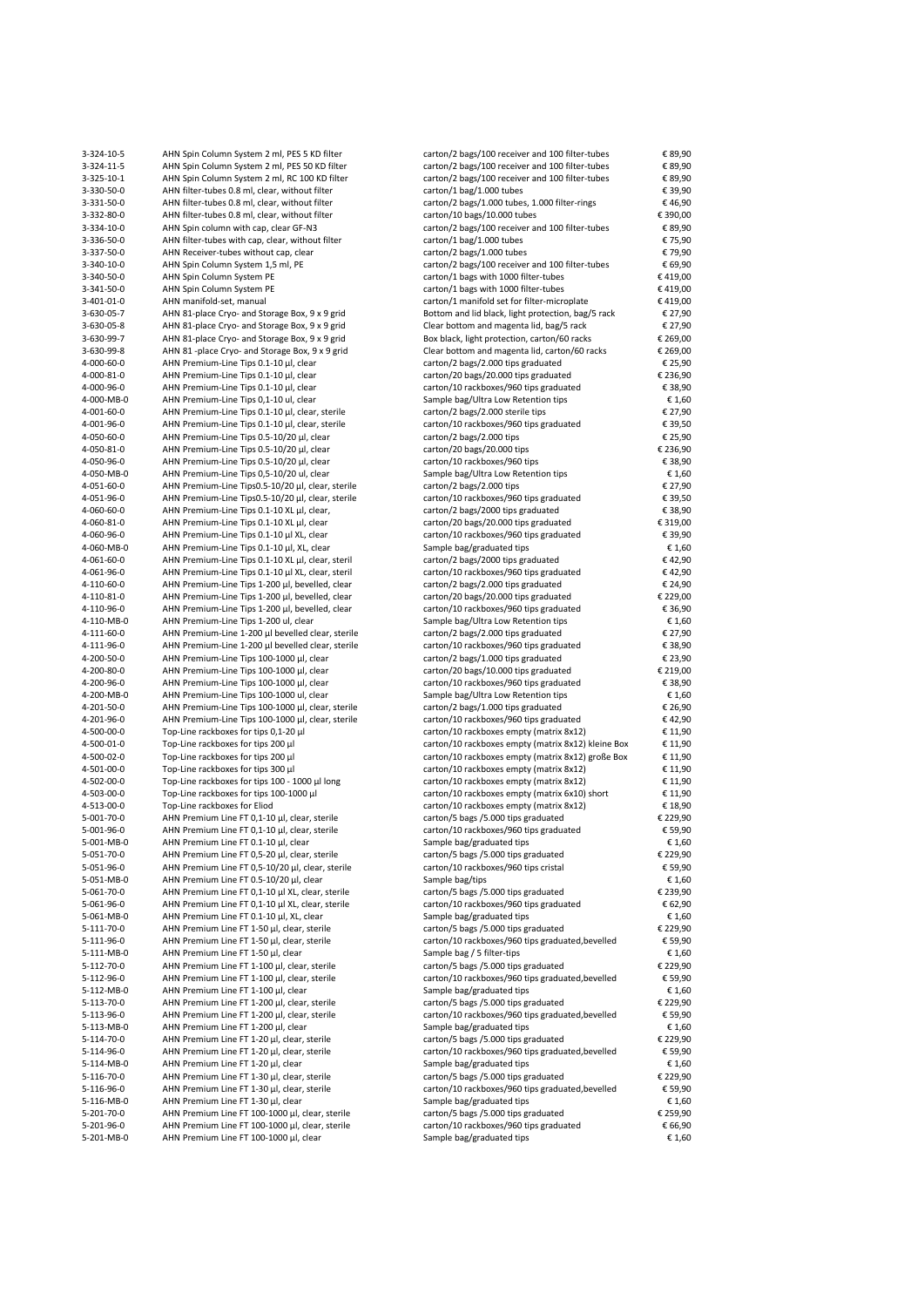| 6-001-00-0               | ULTRAPrep Plasmid DNA Mini Prep Kit                                                                  | 4 Columns Sample Pack/VE                               | € 10,90             |
|--------------------------|------------------------------------------------------------------------------------------------------|--------------------------------------------------------|---------------------|
| $6 - 001 - 01 - 0$       | ULTRAPrep Plasmid DNA Mini Prep Kit                                                                  | 50 Columns / VE                                        | € 52,90             |
| 6-001-02-0               | ULTRAPrep Plasmid DNA Mini Prep Kit                                                                  | 250 Columns / VE                                       | € 224,90            |
| 6-002-00-0<br>6-002-01-0 | ULTRAPrep Genomic DNA Blood & Cell Mini Prep Kit<br>ULTRAPrep Genomic DNA Blood & Cell Mini Prep Kit | 4 Columns Sample Pack/VE<br>50 Columns / VE            | € 13,90<br>€99,90   |
| 6-002-02-0               | ULTRAPrep Genomic DNA Blood & Cell Mini Prep Kit                                                     | 250 Columns / VE                                       | €490,00             |
| 6-003-00-0               | ULTRAPrep Genomic DNA Tissue Mini Prep Kit                                                           | 4 Columns Sample Pack/VE                               | € 13,90             |
| 6-003-01-0               | ULTRAPrep Genomic DNA Tissue Mini Prep Kit                                                           | 50 Columns / VE                                        | €99,90              |
| 6-003-02-0               | ULTRAPrep Genomic DNA Tissue Mini Prep Kit                                                           | 250 Columns / VE                                       | €490,00             |
| 6-005-00-0               | ULTRAPrep Agarose Gel Extraction Mini Prep Kit                                                       | 4 Columns Sample Pack/VE                               | € 10,90             |
| 6-005-01-0               | ULTRAPrep Agarose Gel Extraction Mini Prep Kit                                                       | 50 Columns / VE                                        | €42,90              |
| 6-005-02-0               | ULTRAPrep Agarose Gel Extraction Mini Prep Kit                                                       | 250 Columns / VE                                       | € 185,90            |
| 6-006-00-0               | ULTRAPrep PCR-Purification Mini Prep Kit                                                             | 4 Columns Sample Pack/VE                               | € 10,90             |
| 6-006-01-0               | ULTRAPrep PCR-Purification Mini Prep Kit                                                             | 50 Columns / VE                                        | €42,90              |
| 6-006-02-0<br>6-007-00-0 | ULTRAPrep PCR-Purification Mini Prep Kit<br>ULTRAPrep Genomic DNA BAC Mini Prep Kit                  | 250 Columns / VE<br>4 Columns Pack/VE                  | € 185,90<br>€ 13,90 |
| 6-007-01-0               | ULTRAPrep Genomic DNA BAC Mini Prep Kit                                                              | 50 Columns Pack/VE                                     | €99,90              |
| 6-007-02-0               | ULTRAPrep Genomic DNA BAC Mini Prep Kit                                                              | 250 Columns Pack/VE                                    | €490,00             |
| 6-008-00-0               | ULTRAPrep Genomic DNA Food Mini Prep Kit                                                             | 4 Columns Pack/VE                                      | € 13,90             |
| 6-008-01-0               | ULTRAPrep Genomic DNA Food Mini Prep Kit                                                             | 50 Columns Pack/VE                                     | €99,90              |
| 6-008-02-0               | ULTRAPrep Genomic DNA Food Mini Prep Kit                                                             | 250 Columns Pack/VE                                    | €490,00             |
| 6-009-00-0               | ULTRAPrep Genomic DNA Plant Mini Prep Kit                                                            | 4 Columns Sample Pack/VE                               | € 13,90             |
| 6-009-01-0               | ULTRAPrep Genomic DNA Plant Mini Prep Kit                                                            | 50 Columns Pack/VE                                     | €99,90              |
| 6-009-02-0               | ULTRAPrep Genomic DNA Plant Mini Prep Kit                                                            | 250 Columns Pack/VE                                    | €490,00             |
| 6-011-00-0               | ULTRAPrep Genomic DNA Funghi Mini Prep Kit                                                           | 4 Columns Pack/VE                                      | € 13,90             |
| 6-011-01-0               | ULTRAPrep Genomic DNA Funghi Mini Prep Kit                                                           | 50 Columns Pack/VE                                     | €99,90              |
| 8-001-00-9               | pipet4u pipette 5 µl, CE-mark certified                                                              | carton/1 pipettor                                      | €44,50              |
| 8-002-00-9               | pipet4u pipette 10 µl, CE-mark certified                                                             | carton/1 pipettor                                      | €44,50              |
| 8-003-00-9               | pipet4u pipette 20 µl, CE-mark certified                                                             | carton/1 pipettor<br>carton/1 pipettor                 | €44,50              |
| 8-004-00-9<br>8-007-00-9 | pipet4u pipette 25 µl, CE-mark certified<br>pipet4u pipette 50 µl, CE-mark certified                 | carton/1 pipettor                                      | €44,50<br>€44,50    |
| 8-008-00-9               | pipet4u pipette 100 µl, CE-mark certified                                                            | carton/1 pipettor                                      | €44,50              |
| 8-009-00-9               | pipet4u pipette 200 µl, CE-mark certified                                                            | carton/1 pipettor                                      | €44,50              |
| 8-010-00-9               | pipet4u pipette 250 µl, CE-mark certified                                                            | carton/1 pipettor                                      | €44,50              |
| 8-011-00-9               | pipet4u pipette 500 µl, CE-mark certified                                                            | carton/1 pipettor                                      | €44,50              |
| 8-012-00-9               | pipet4u pipette 1000 µl, CE-mark certified                                                           | carton/1 pipettor                                      | €44,50              |
| 8-013-00-9               | pipet4u pipette 2 ml, CE-mark certified                                                              | carton/1 pipettor                                      | €44,50              |
| 8-014-00-9               | pipet4u pipette 2,5 ml, CE-mark certified                                                            | carton/1 pipettor                                      | €44,50              |
| 8-015-00-9               | pipet4u pipette 5 ml, CE-mark certified                                                              | carton/1 pipettor                                      | €44,50              |
| 8-016-00-9               | pipet4u pipette 10 ml, CE-mark certified                                                             | carton/1 pipettor                                      | €44,50              |
| 8-100-00-9               | pipet4u pipette 0,1 - 2,5 µl, CE-mark certified                                                      | carton/1 pipettor                                      | €79,50              |
| 8-101-00-9               | pipet4u pipette 0,5-10 µl, CE-mark certified                                                         | carton/1 pipettor                                      | €79,50              |
| 8-102-00-9               | pipet4u pipette 2-20 µl, CE-mark certified                                                           | carton/1 pipettor                                      | €79,50              |
| 8-103-00-9               | pipet4u pipette 5-50 µl, CE-mark certified                                                           | carton/1 pipettor                                      | €79,50              |
| 8-104-00-9<br>8-105-00-9 | pipet4u pipette 10-100 µl, CE-mark certified<br>pipet4u pipette 20-200 µl, CE-mark certified         | carton/1 pipettor<br>carton/1 pipettor                 | €79,50<br>€79,50    |
| 8-105-01-9               | pipet4u pipette 50-200 µl, CE-mark certified                                                         | carton/1 pipettor                                      | €79,50              |
| 8-106-00-9               | pipet4u pipette 100-1000 µl, CE-mark certified                                                       | carton/1 pipettor                                      | €79,50              |
| 8-106-01-9               | pipet4u pipette 200-1000 µl, CE-mark certified                                                       | carton/1 pipettor                                      | €79,50              |
| 8-107-00-9               | pipet4u pipette 0,5-5 ml, CE-mark certified                                                          | carton/1 pipettor                                      | €79,50              |
| 8-108-00-9               | pipet4u pipette 2-10 ml, CE-mark certified                                                           | carton/1 pipettor                                      | €79,50              |
| 8-130-00-9               | pipet4u rack for 4 pipets                                                                            | carton/1 rack                                          | € 23,50             |
| 8-130-02-7               | pipet4u rack for multichannel pipettes, black                                                        | carton/1 rack                                          | € 23,50             |
| 8-130-02-9               | pipet4u rack for multichannel pipettes, white                                                        | carton/1 rack                                          | € 23,50             |
| 8-131-00-9               | pipet4u rack for 6 pipets                                                                            | carton/1 rack                                          | € 25,50             |
| 8-190-00-9               | AHN Bottom Assembly Group 1                                                                          | 0,1-2,5 µl, Tip Cone, Tip Ejector, Piston Assem.       | € 14,90             |
| 8-190-01-9               | AHN Bottom Assembly Group 2                                                                          | 0,5-10 μl, 2,5 μl fixed                                | € 14,90             |
| 8-190-02-9               | AHN Bottom Assembly Group 3                                                                          | 2-20 µl                                                | € 14,90             |
| 8-190-03-9<br>8-190-04-9 | AHN Bottom Assembly Group 4<br>AHN Bottom Assembly Group 5                                           | 5-50µl, 5,10,20,25,50 µl fixed<br>10-100 μl, 100 fixed | € 14,90<br>€ 14,90  |
| 8-190-05-9               | AHN Bottom Assembly Group 6                                                                          | 20 - 200 μl, 50 - 200, 200 fixed                       | € 14,90             |
| 8-190-06-9               | AHN Bottom Assembly Group 7                                                                          | 100-1000 μl, 200 -1000 μl, 250, 500, 1000 μl fixed     | € 14,90             |
| 8-190-07-9               | AHN Bottom Assembly Group 8                                                                          | 0,5-5 ml, 1-5 ml, 2 ml, 2,5, 5 ml                      | € 14,90             |
| 8-190-08-9               | AHN Bottom Assembly Group 9                                                                          | 0,5-10 ml, 1-10 ml, 2-10 ml, 10 ml fixed               | € 14,90             |
| 8-201-00-9               | pipet4u 8-channel pipette 0,5- 10 µl, CE-mark                                                        | carton/1 pipettor                                      | € 398,00            |
| 8-202-00-9               | pipet4u 8-channel pipette 5-50 µl, CE-mark                                                           | carton/1 pipettor                                      | € 398,00            |
| 8-203-00-9               | pipet4u 8-channel pipette 30-300 µl, CE-mark                                                         | carton/1 pipettor                                      | € 398,00            |
| 8-300-00-9               | Oasis Accu, pipet controller, CE-mark certified                                                      | complete with charger, microfilters and wall brack     | € 225,00            |
| 8-300-01-0               | Oasis silicone pipet adaptor with safety valve                                                       | carton/1                                               | € 8,90              |
| 8-300-02-8               | Oasis pipet cone autoclavable, magenta                                                               | carton/1                                               | € 6,90              |
| 8-300-03-0               | Oasis PTFE membrane filter 0.20 µm, 5 pcs.                                                           | carton/5                                               | € 19,90             |
| 8-300-04-0               | Oasis PTFE membrane filter 0.45 µm, 5 pcs.                                                           | carton/5                                               | € 19,90             |
| 8-300-05-0               | Oasis battery charger                                                                                | carton/1                                               | € 10,90             |
| 8-300-05-1               | Oasis battery charger                                                                                | US, carton/1<br>UK, carton/1                           | € 10,90             |
| 8-300-05-2<br>8-300-06-0 | Oasis battery charger<br>Oasis adaptor for charger plug                                              | UK Adapter                                             | € 10,90<br>€ 6,90   |
| 8-300-06-1               | Oasis adaptor for charger plug                                                                       | US Adapter                                             | € 6,90              |
| 8-300-06-2               | Oasis adaptor for charger plug                                                                       | US Adapter                                             | € 6,90              |
| 8-300-07-0               | Oasis NiMH batteries set of two                                                                      | carton/2                                               | € 13,90             |
| 8-300-08-0               | Oasis wall mounting stand                                                                            | carton/1                                               | € 7,50              |
| 8-401-00-9               | pipet4u 12-channel pipette 0,5- 10 µl, CE-mark                                                       | carton/1 pipettor                                      | €455,00             |